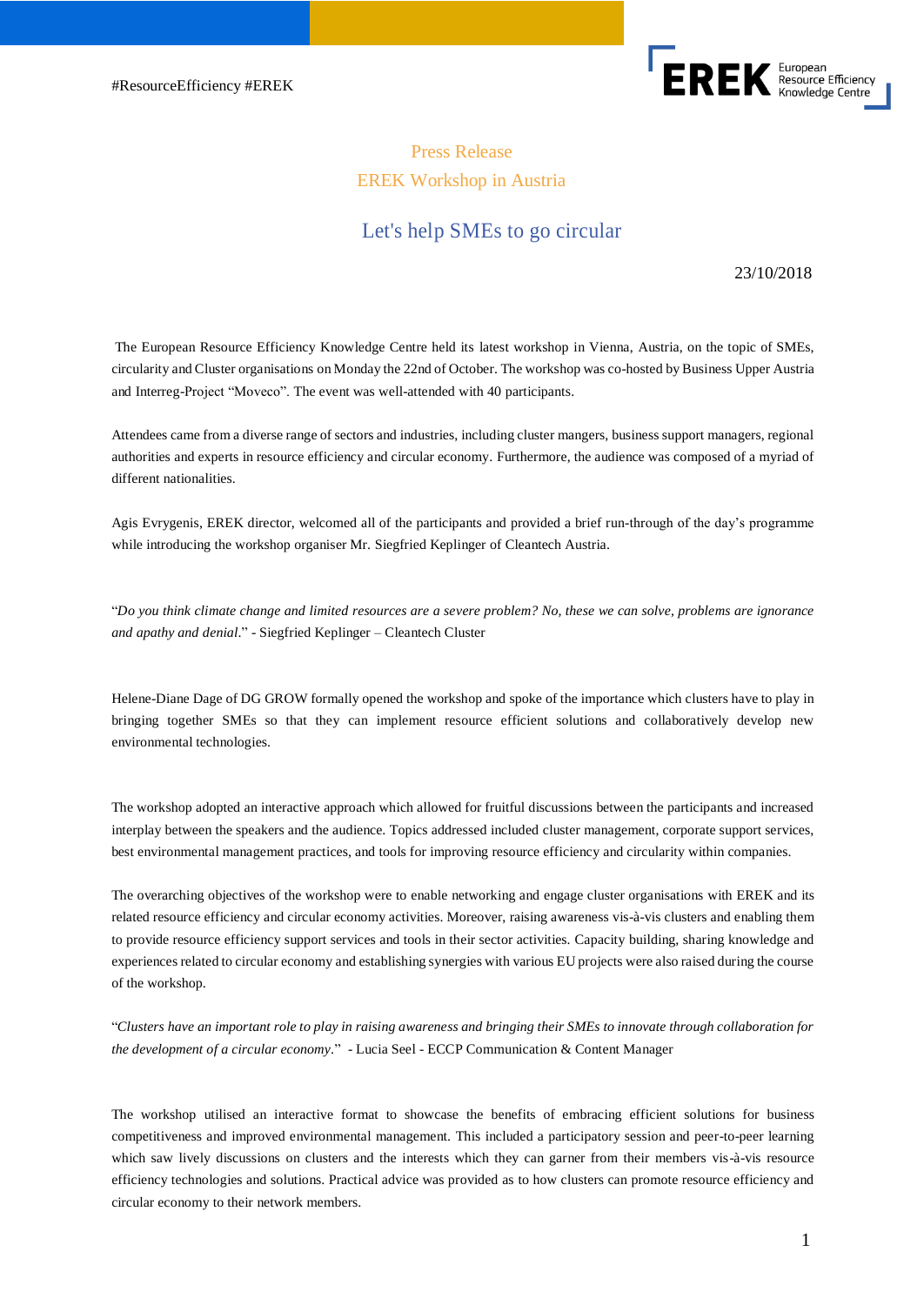#### #ResourceEfficiency #EREK



The afternoon sessions saw an array of interesting and pertinent of presentations including the corporate support services landscape in Austria and an overview of circular public procurement with details on new opportunities and requirements for SME's.

Our hosts Wiener Linien, the largest transportation company in Austria, gave a presentation on the work which they've undertaken in relation to renovating Vienna's public transport infrastructure which has seen considerable material re-use and savings while reducing wear rates of components.

The final section of the workshop kept the interactive element going with a site of Wiener Linien's premises. Participants were allowed to see the control room which the hub of all operational activities. Further information was given on the measures which they've undertaken in relation to resource efficiency and circular economy.

The Vienna Workshop is part of a series the EREK Network has planned in the coming months. Please refer to our website for the latest updates, we might be visiting a place near you! [www.resourceefficient.eu/en](http://www.resourceefficient.eu/en)

#### Background information

## European Resource Efficiency Knowledge Centre - EREK

EREK stands for the European Resource Efficiency Knowledge Centre: a new European initiative that enables small and medium sized companies (SMEs) to make better use of their resources, produce less waste and increase their overall productivity and competitiveness.

Via its online platform, EREK is bringing together a network of business support organisations from different regions and sectors across the continent. The platform is an open, collaborative space for the sharing of knowledge and expertise on resource efficiency. EREK is looking forward to welcoming new members to take part and stimulate resource efficiency initiatives in SMEs.

#### [www.resourceefficient.eu](http://www.resourceefficient.eu/)

Flash Eurobarometer 456: SMEs, resource efficiency and green market has gathered extensive information on actions being undertaken by SMEs to enhance their resource efficiency. Questions range from the types of actions companies have implemented, the impacts of resource efficiency actions on productions costs in the previous two years and the projected business planning actions linked to resource efficiency in the upcoming

> ------------------------ -

two years. [http://ec.europa.eu/commfrontoffice/publicopinion/index.cfm/R](http://ec.europa.eu/commfrontoffice/publicopinion/index.cfm/)esultDoc/download/DocumentKy/81280

Contact information

For more information on the European Resource Efficiency Knowledge Centre, please contact: Darragh Cunningham [DC@arctik.eu](mailto:DC@arctik.eu) +32 2 646 58 81